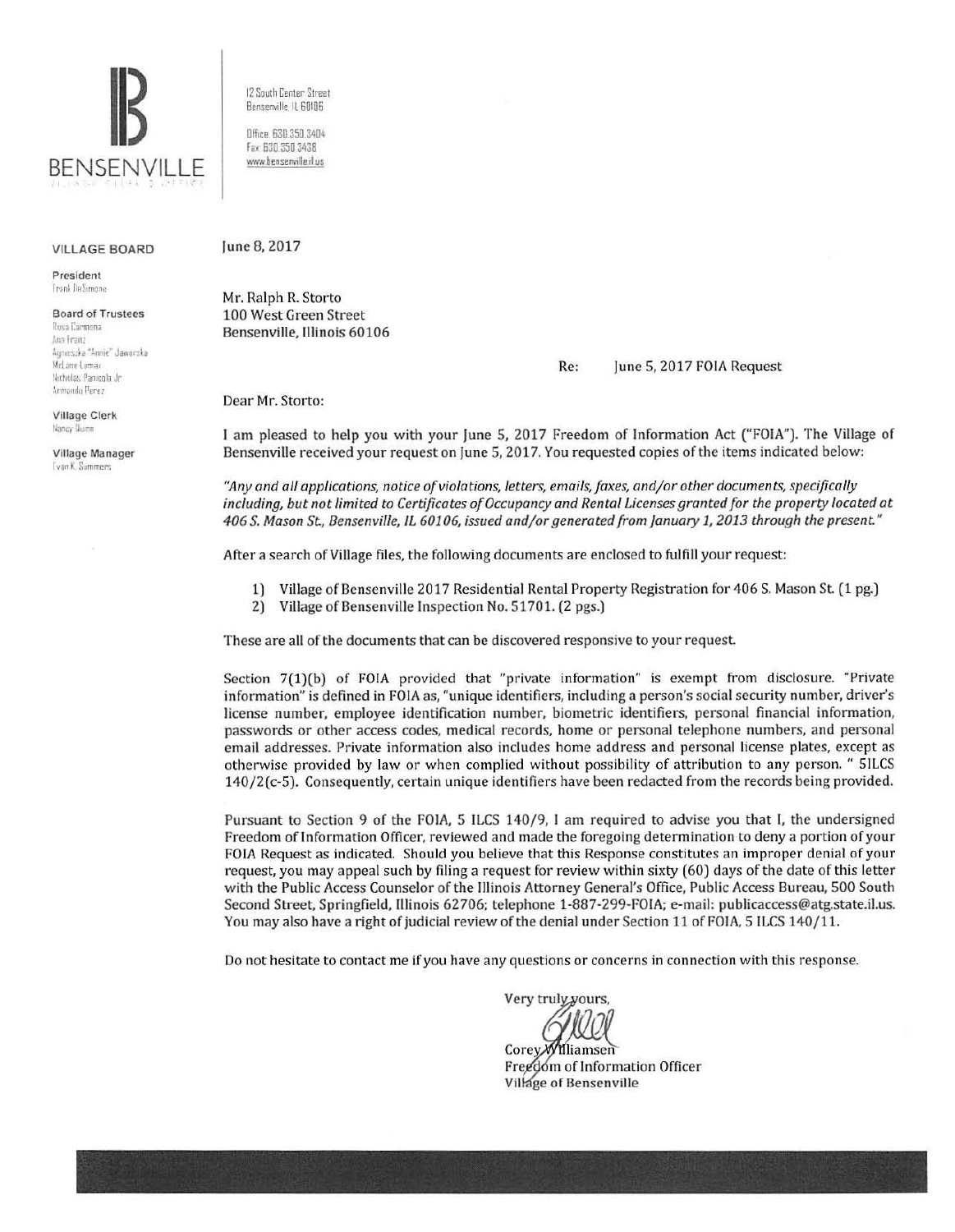| # 51701<br>BENSENVILLE<br>WHERE OPPORTUNITY TAKES OFF             | JUN 01 2017                                                                                                                                                                                                                    | Office Use Only<br>lotal fee $s = \cancel{200}$<br><b>Invoice # 12868</b><br>Date Received: 6-1-<br>Pecpived by: |
|-------------------------------------------------------------------|--------------------------------------------------------------------------------------------------------------------------------------------------------------------------------------------------------------------------------|------------------------------------------------------------------------------------------------------------------|
|                                                                   | 2017 Residential Rental Frogerty Registration<br>Please return this form and Payment to:<br><b>Village of Bensenville</b><br>12 S. Center Street<br>Bensenville, IL 60106<br>Questions? Please call 630.350.3413               |                                                                                                                  |
| <b>FROPERTY ADDRESS:</b>                                          | 406 S. MASON                                                                                                                                                                                                                   |                                                                                                                  |
| <b>PROPERTY IDENTIFICATION NUMBER (PIN):</b>                      |                                                                                                                                                                                                                                | $03 - 23 - 210 - 013$                                                                                            |
| <b><i>SWNER INFORMATION:</i></b><br>NAME R R REBMANN              |                                                                                                                                                                                                                                |                                                                                                                  |
| ADDRESS 19 S. CENTER                                              |                                                                                                                                                                                                                                |                                                                                                                  |
| BENSENVILLE<br><b>CITY</b>                                        | <b>STATE</b>                                                                                                                                                                                                                   | ZIP 60106                                                                                                        |
| <b>EMAIL:</b>                                                     | <b>FAX#:</b>                                                                                                                                                                                                                   |                                                                                                                  |
| N/A<br>OFFICE #:                                                  | <b>MOBILE #:</b>                                                                                                                                                                                                               |                                                                                                                  |
| <b>PROPERTY MANAGER INFORMATION:</b><br>NAME SAME                 | ADDRESS AND AREA AND A CONTROL CONTROL CONTROL CONTROL CONTROL CONTROL CONTROL CONTROL CONTROL CONTROL CONTROL CONTROL CONTROL CONTROL CONTROL CONTROL CONTROL CONTROL CONTROL CONTROL CONTROL CONTROL CONTROL CONTROL CONTROL | a provided for the first and results are a state of the company of the control of the control of the control of  |
|                                                                   |                                                                                                                                                                                                                                |                                                                                                                  |
|                                                                   |                                                                                                                                                                                                                                |                                                                                                                  |
|                                                                   |                                                                                                                                                                                                                                |                                                                                                                  |
|                                                                   |                                                                                                                                                                                                                                |                                                                                                                  |
| NAME Mike RebMANN                                                 |                                                                                                                                                                                                                                |                                                                                                                  |
| <b>EMERGENCY CONTACT / CALL OUT INFORMATION:</b><br>EMAIL: EMAIL: | <b>FAX #:</b>                                                                                                                                                                                                                  | 10.000 中国大学的人 对于全元前的人                                                                                            |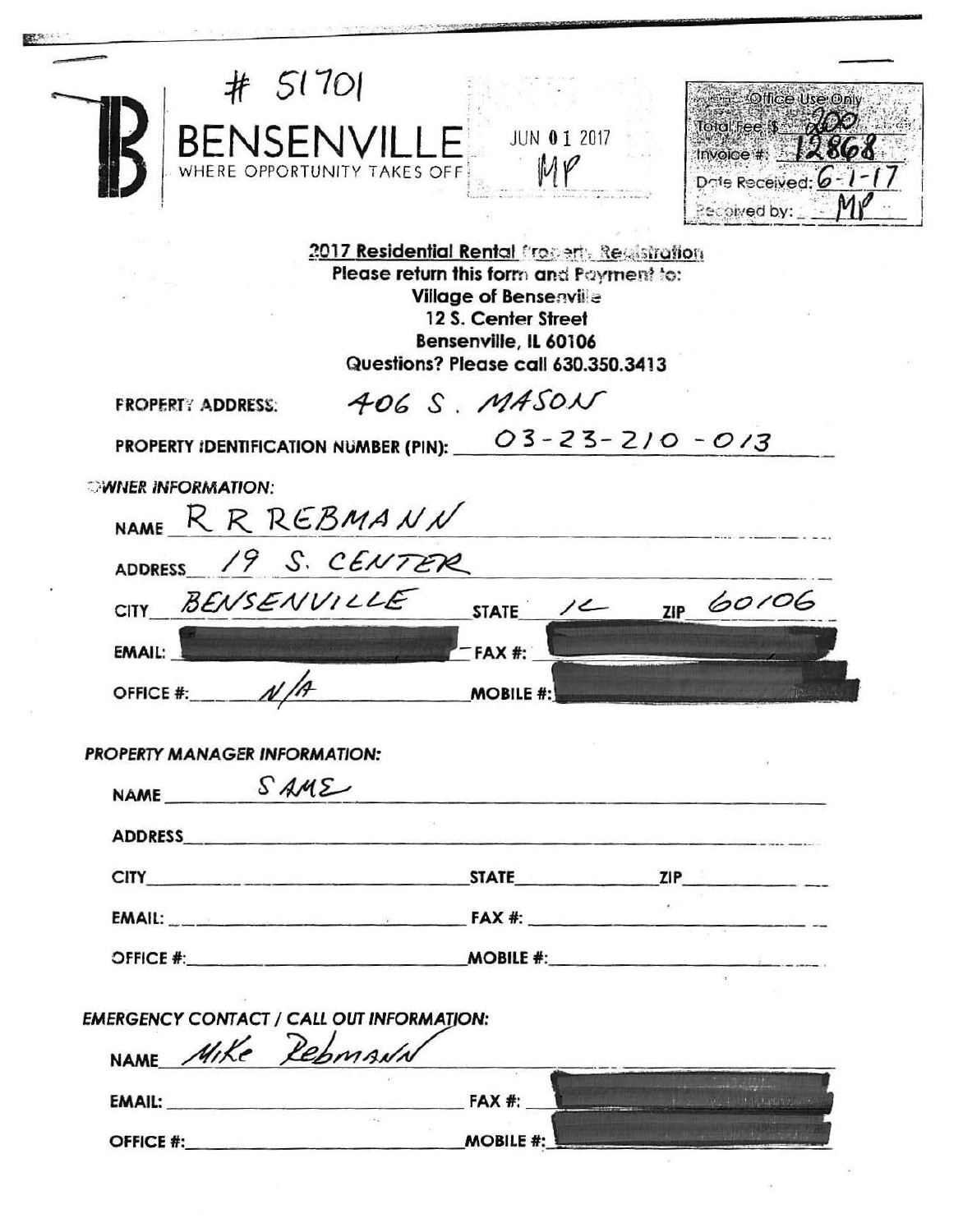

Type of Inspection: SINGLE FAMILY DWELLING

## **IB VILLAGE OF BENSENVILLE**

**INSPECTIONAL SERVICES**  12 South Center Bensenville, IL 60106

| <b>CORRECTION NOTICE</b> |                                       |        |                                                                                                                                                                                                              |  |  |
|--------------------------|---------------------------------------|--------|--------------------------------------------------------------------------------------------------------------------------------------------------------------------------------------------------------------|--|--|
| Address:                 | 406 MASON                             | Unit:  |                                                                                                                                                                                                              |  |  |
| Business name::          | REBMANN, RICHARD R.                   | Phone: |                                                                                                                                                                                                              |  |  |
| <b>Business Owner:</b>   | REBMANN, RICHARD R.                   |        | 19 S CENTER ST BENSENVILLE, IL<br>Address:                                                                                                                                                                   |  |  |
| Inspection Date:         | 6/2/2017 12:00:00AM                   |        | Inspector: LOUIS CZERWIN                                                                                                                                                                                     |  |  |
| Checklist #<br>0009      | Violation<br>FREE AREA OF INFESTATION |        | Violation comment<br>Known problem and evidence of raccoons in the home and<br>outside. Animal control must be called in to take care of the<br>problem. If its already been taken care of provide a report. |  |  |
| 0012                     | REPLACE FAULTY GFCI OUTLET            |        | Replace painted receptacles in the kitchen, receptacles within 6<br>feet of the kitchen sink shall be GFCI protected.                                                                                        |  |  |
| 0013                     | INSTALL REQUIRED GFCI OUTLETS         |        | Gfci Receptacle is required within 6 feet of the bathroom sink.<br>Remove the receptacle plugged into the bathroom light fixture.                                                                            |  |  |
| 0014                     | COVER ALL OPEN JUNCTION BOXES         |        | Exterior junction box on rear N.W corner needs cover plate.<br>Open junction box in attic needs cover.<br>Cover plate needed on Receptacle on stairs.<br>Switch in Garage needs cover plate.                 |  |  |
| 0018                     | <b>IMPROPER GAS SUPPLY LINE</b>       |        | Gas line on clothes dryer needs to be changed to the yellow type.                                                                                                                                            |  |  |
| 0019                     | <b>IMPROPER DRYER VENT.</b>           |        | Needs to terminate to the outdoors.                                                                                                                                                                          |  |  |
| 0022                     | <b>IMPROPER PITCH ON FLUE</b>         |        | Flu on water heater appears to be undersized, its also not sealed<br>properly with a minimum of three screws and foil tape.                                                                                  |  |  |
| 0023                     | SMOKE DETECTORS NEEDED                |        | In every bedroom and outside every bedroom within the general<br>vicinity. Needed on evey level.                                                                                                             |  |  |
| 0024                     | CARBON MONOXIDE DETECTORS NEEDED      |        | needed within 15 feet of the bedrooms                                                                                                                                                                        |  |  |
| 020C                     | PRUNE TREES, BUSHES OR SHRUBS         |        |                                                                                                                                                                                                              |  |  |
| 020F                     | REMOVE ALL OUTDOOR STORAGE            |        | Remove lean to style storage from the side of the garage.                                                                                                                                                    |  |  |
| 040C                     | GUARDRAIL NEEDED AT MIN. 30 IN        |        | Guardrail at the top of the stairs is loose and needs to be fixed.                                                                                                                                           |  |  |
| 040E                     | DETERIORATION OF MATERIALS            |        | Window frames are rotting and need repair or replacement.<br>Loose siding throughout needs to be secured.<br>Front steps need to be repaired.                                                                |  |  |
| 040Z                     | <b>OTHER</b>                          |        | The electrical whip on the ac condenser is in need of repair at the<br>box.                                                                                                                                  |  |  |
| 070B                     | <b>MISSING APPROPRIATE SCREENS</b>    |        | Repair or replace broken window screens throughout.                                                                                                                                                          |  |  |
| 080A                     | <b>REPAIR OR REPLACE FENCE</b>        |        | Along the alley.                                                                                                                                                                                             |  |  |
| 080B                     | REPAIR OR REPLACE DAMAGED ROOF        |        | Roof appears to be near the end of its life span, Reccomend a<br>complete tear off.                                                                                                                          |  |  |
| 090D                     | REPAIR HOLES IN WALL / CEILING        |        | N/E closet has holes in the wall.<br>Repair all holes under kitchen sink.<br>Repair water staines in closet at the bottom of the stairs.                                                                     |  |  |
| 090F                     | REPAIR FLOOR / FLOOR COVERINGS        |        | Replace broken kitchen floor tiles as well as the laundry area.                                                                                                                                              |  |  |
| 110Z                     | <b>OTHER</b>                          |        | All closet light fixtures shall be of the flourescent type, no screw in<br>light bulbs.                                                                                                                      |  |  |
| <b>120J</b>              | <b>NEED BLANKS IN ELECTRIC PANEL</b>  |        | Garage Panel.                                                                                                                                                                                                |  |  |
| 120R                     | WATER HEATER NEED TO BE BONDED        |        | Standing water around water heater, heater may need to be<br>replaced.                                                                                                                                       |  |  |

Label all breakers in the panels.

1202 OTHER

130B REPAIR LOOSE TOILET / PLUMBING